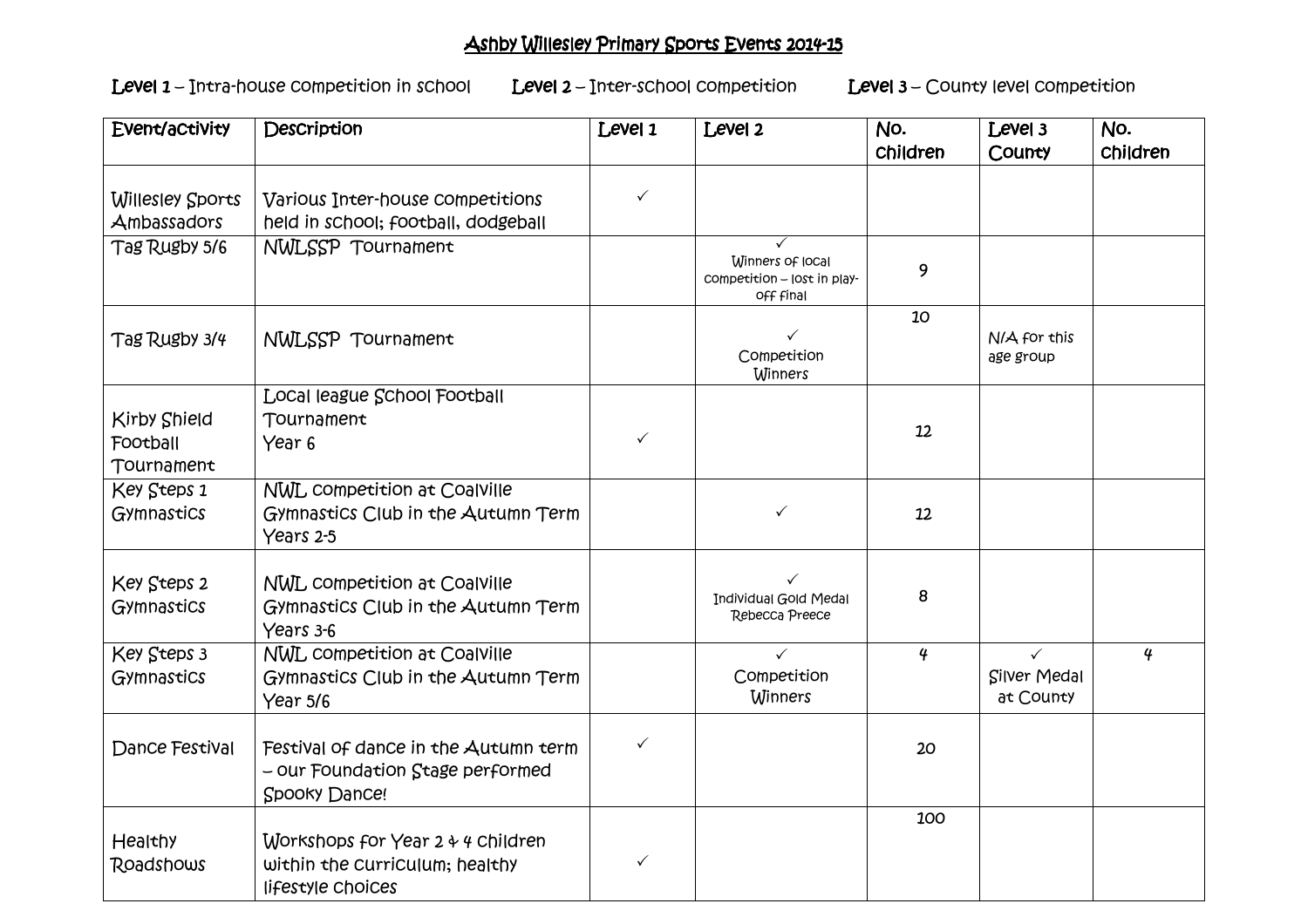| Multi-skills<br>Festivals         | Various multi skills festivals,<br>Christmas & Easter for Year 1,2,3 | $\checkmark$                                                 |                                | 150                  |                                                                           |                 |
|-----------------------------------|----------------------------------------------------------------------|--------------------------------------------------------------|--------------------------------|----------------------|---------------------------------------------------------------------------|-----------------|
| Girls Football                    | Year 5 girls Tournament<br>NWLSSP                                    |                                                              | $\checkmark$                   | 9                    |                                                                           |                 |
| Measham<br>Football<br>Tournament | Year 3/4 and 5/6                                                     |                                                              | 3/4 Team Finalists             | 40 <sup>°</sup>      |                                                                           |                 |
| Tri GOIF                          | Year 3 and 4 competed at Ashby<br>School                             |                                                              | ✓<br>Winners                   | 30                   |                                                                           |                 |
| Tennis<br>Tournament              | Mini Red Year $3 + 4$                                                |                                                              | $\checkmark$<br><b>Winners</b> | 12                   | $\checkmark$                                                              | $\overline{4}$  |
| Inter house<br>Sports Day         | Year Group activities, competitive<br>themed Sports Day              | $\checkmark$<br><b>Diamonds</b><br>/yellow<br><b>Winners</b> |                                | $A$ ll               |                                                                           |                 |
| Dodgeball                         | <b>NWLSSP</b> competition                                            |                                                              | $\checkmark$<br>Winners        | 16                   | <b>No</b><br>pathway                                                      |                 |
| Cross Country                     | Local competition organised by<br>schools and local running clubs    |                                                              | ✓                              |                      | 2 Children:<br><b>Lucy Morrison</b><br>and Jessica<br>Robertson-<br>Dover |                 |
| Quad Kids Y3/4                    | NWLSSP competition                                                   |                                                              | ✓<br>Came 2nd                  | 10                   |                                                                           |                 |
| Quad kids Y5/6                    | <b>NWLSSP</b> competition                                            |                                                              | $\checkmark$<br>Winners        | 10                   | ✓                                                                         | 10              |
| <b>Basketball Y5/6</b>            | <b>NWLSSP</b> competition                                            |                                                              | $\checkmark$<br>Winners        | 10<br>$(13$ in Club) | $\checkmark$                                                              | $\mathfrak{S}$  |
| Quicksticks<br>HOCKEY Y3/4        | NWLSSP competition                                                   |                                                              | $\checkmark$<br><b>Winners</b> |                      | $\checkmark$<br><b>Winners</b>                                            | $6\phantom{.}6$ |
|                                   |                                                                      |                                                              |                                |                      |                                                                           |                 |